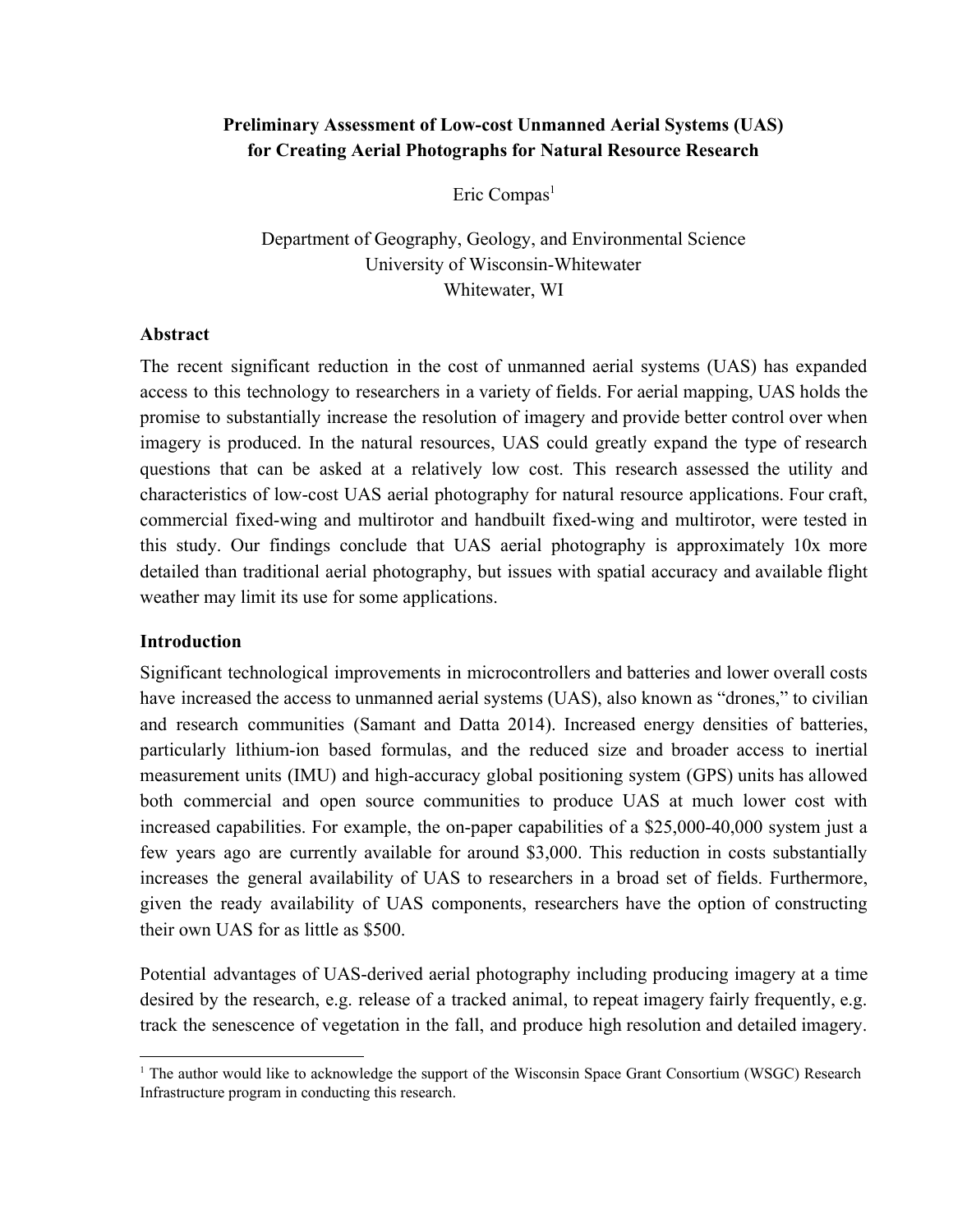With commercial UAS and consumer-grade cameras, imagery with 1 cm resolution is possible over small areas. In addition, the UAS can be deployed on short notice to capture events such as natural disasters or other unexpected phenomenon. These advantages are significant compared to conventional aerial photography which requires substantial planning and cost and is often captured, at most, once a year in most places.

Given the rapid evolution of available UAS technology, general assessments and limitations of UAS imagery from just a few years ago (e.g. Zongjian 2008) are no longer relevant. Accordingly, the purpose of this research is to ascertain the characteristics and limitation of UAS-derived aerial photography using contemporary, generally available systems. This assessment includes determining the limits of spatial accuracy, image resolution, and aerial coverage along with anecdotal observations on field use of the equipment. We investigated these characteristics for four craft, commercial fixedwing and multirotor UASes and handbuilt fixed-wing and multirotor UASes, and post-processed our imagery with both commercial and opensource software. For this study, we did not investigate the spectral characteristics of the consumer-grade cameras typically used on low-cost UAS since we were largely interested in true-color, traditional aerial photography for visual analysis (see Hunt et al. 2010 and Rabatel et al. 2012).

# **Background**

UAS technology has seen widespread testing for natural applications, with research in areas such as wildlife research (Jones IV et al. 2006), rangeland monitoring (Laliberte et al. 201), and natural hazard mapping (Hirokawa et al. 2007). In general, these studies have shown that UAS imagery is relatively inexpensive, flexible in its acquisition time, and often of better quality than traditional image sources. Additionally, the technology potentially allows for the posing of novel research questions in many of these areas.

A UAS for aerial mapping comprises multiple, synchronized components to successfully complete a mission. Field components include the airframe with motors and control surfaces, flight controller, a GPS, a redundant radio system, and a camera, along with a ground control station with a computer and RC-style transmitter (for manual flight). The ground control software allows for the generation of pre-planned flight path the craft will follow with significant allowance for both end-to-end and side-to-side overlap of photos. Once launched, the craft is switched into an autonomous mode and flies the preplanned route. Imagery is taken throughout the flight path either at a predetermined interval, e.g. once every three seconds, or a set distance. Fixed-wing aircraft require manual landing while multirotor craft can both launch and land autonomously. The result of the mission is between tens to hundreds of images to be processed.

Post-processing and merging imagery is required in order to generate a usable mosaic of the area of interest. A technique from computer vision, called structure-from-motion (SfM), is used as an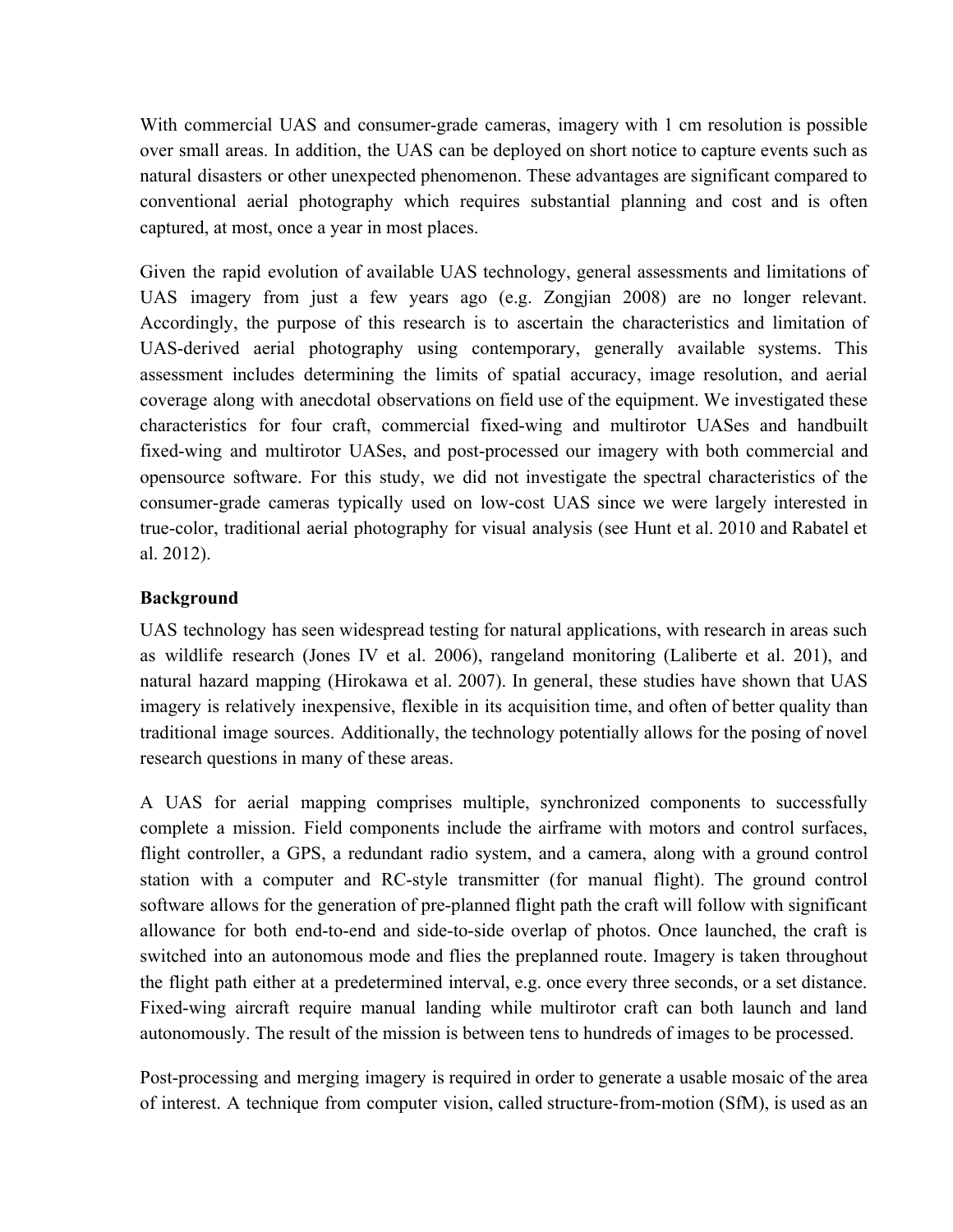effective tool to simultaneously merge large sets of imagery and create an elevation model of the surface (Westoby et al. 2012). The result of the SfM processes is a single orthorectified image for use in geographic information systems (GIS) and/or remote sensing software packages for further analysis.

Within the USA, Federal Aviation Administration (FAA) rules regarding drones, while permissive, do present some limitations for the use of UAS for research (Rango and Laliberte 2010). Craft are required to fly below 400' above ground level, within visual line of sight, and cannot be used over populated areas and within certain controlled airspaces, e.g. large airports. In addition, some states have imposed additional regulations, largely to protect privacy. For most natural resource applications, these current regulations do not pose significant limitations. The FAA currently has draft regulations for UAS that are likely to change this legal framework substantially in 2016.

# **Methods**

Our methods included the acquisition of both fixedwing and multirotor commercial UAS, purchasing parts and building two UAS from scratch, conducting field trials of all four units, post-processing imagery from successful flights, and characterizing the image characteristics from each.

We purchased two commercial units: an E384 fixed-wing system from Event38  $(www.event38.com)$  for \$2,500 which included two consumer-grade Canon S100 cameras and a SOLO quadcopter from 3D Robotics (3drobotics.com) for \$2,100 which included a GoPro HERO4 Silver for a camera and a stabilizing gimbal. Both units use versions of an open source autopilot project, ArduPilot or APM, as flight controllers. Additionally, the components for APM-based fixed-wind and quadcopter platforms were purchased from a variety of vendors costing \$450 and \$550, respectively, not including camera costs. A separate, mirrorless, higher resolution camera, a Sony a5100 with a fixed 16mm lens, was purchased (\$700) to test on all platforms. Being APM-based, both commercial and hand-built units were compatible with a ground station control software called Mission Planner used in all testing. Autonomous missions, including aerial photography survey grids, were planned and carried out with these UAS combinations. We received formal training on our first purchase, the E384 fixed-wing craft, from Event38 which included the somewhat difficult task of manually landing the plane.

For processing our imagery, we used two different workflows, both utilizing structure-from-motion (SfM) photo stitching software. One path utilized a combination of open source tools including VisualSFM (Wu 2014) and CMPMVS (Jancosek 2012) to create an orthorectified and stitched aerial photograph. The second used a commercial package, Pix4D (\$1,990 for an educational license), to carry out the same workflow.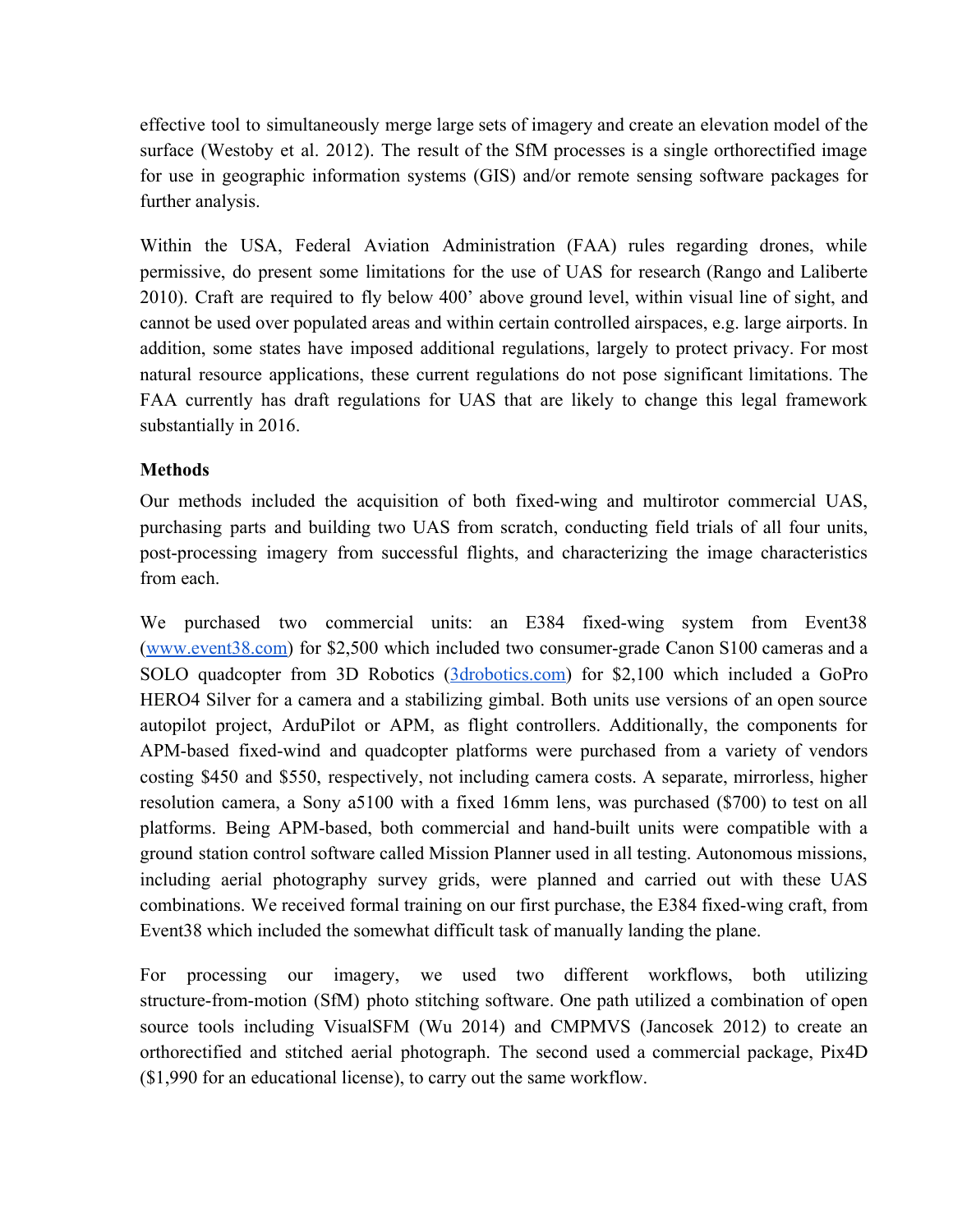Three test sites were identified that had sufficient landing space for the fixed-wing craft (an approximately 100m by 30m obstruction-free strip), grassland and forest vegetation, and human structures. At these sites, a series of flights were flown varying the following: with and without differential GPS ground control, with each of the available camera platforms, and at various altitudes (20, 40, 60, and 80m above ground level). After each flight, the resulting imagery (ranging from 150 to 700 separate photographs) was processed with both open source (VisualSFM/CMPMVS) and commercial (Pix4D) packages and the results were compared. At all altitudes we used a ground target to ascertain the practical image resolution of the pre- and post-processed aerial photographs (see Figure 1).

We quantified image quality both qualitatively through visual inspection and quantitatively through the final image cell resolution and through observing a standardize ground target to determine the *ground resolved distance* (Cambell 2002, 275), a standard measure of image spatial resolution. The ground target contains squares from 1 to 7 cm in size rotated at  $0^{\circ}$ , 22.5°, 45°, and 67.5° (see Figure 1). For quality testing, we used the 3DR Solo and the Sony a5100 camera allowing us to minimize horizontal speed of the camera and maximizing resolution.



Figure 1. Ground resolved distance target seen from ground (left) and 40 m altitude (right).

The theoretical image cell resolution was calculated using simple trigonometry from the camera sensor size and resolution while the average cell resolution was reported by the Pix4D software (cell resolution varies due to changing elevations and camera angles across the study area). The ground resolved distance was measured by visual inspection of the ground target in unprocessed JPEG images and the final orthorectified image mosaic at each flight altitude. A size was determined to be "resolved" if all squares in a given row were visible. So, for the 40 m altitude image in Figure 1, the ground resolution distance was 2.0 cm.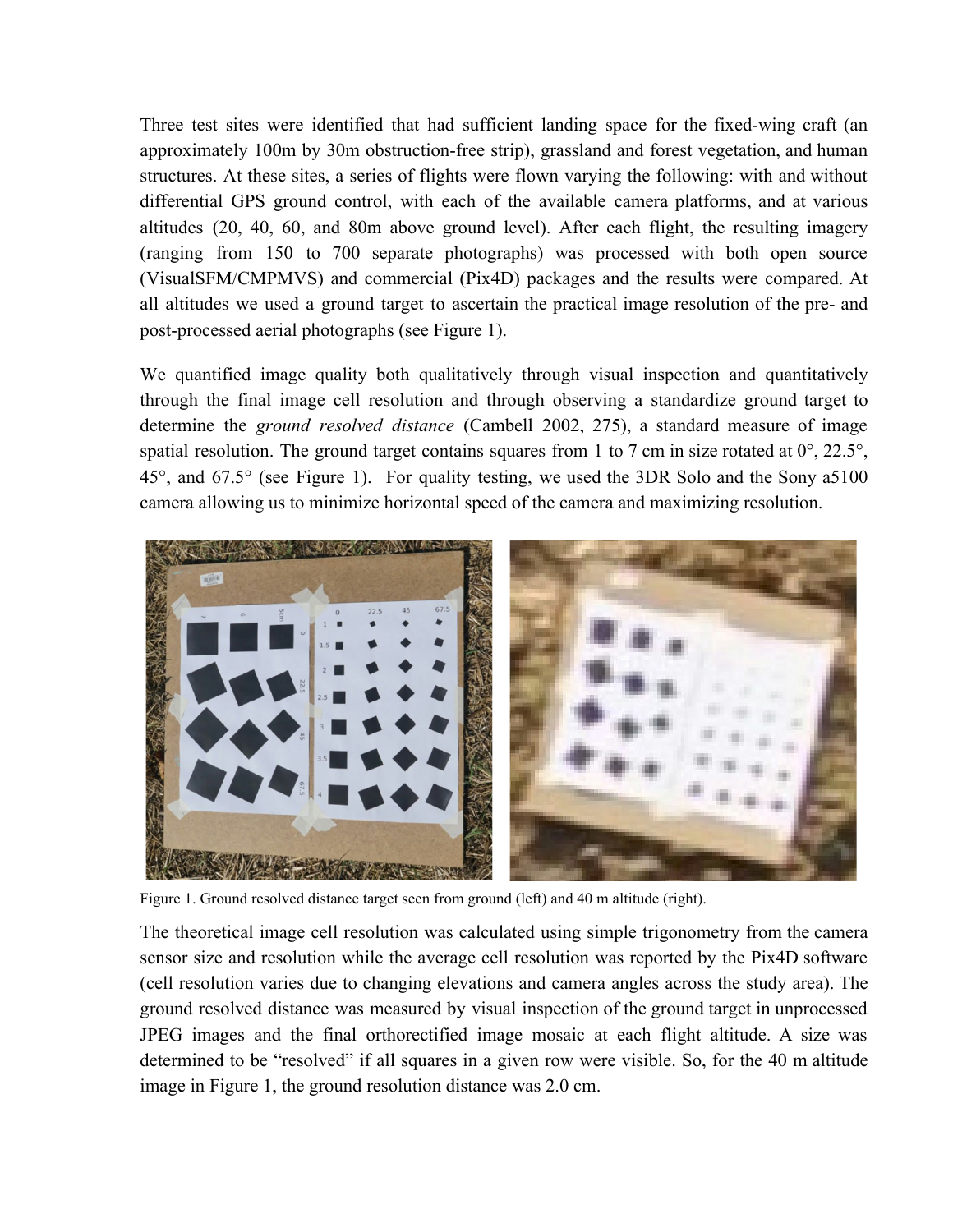The spatial accuracy, the correct placement of the image on earth's surface, was calculated through the use of differential GPS. Prior to flying, a set of markers (bright orange soccer cones) were spread within and around the area as ground control points to be imaged and locations determined using a Trimble GeoXH GPS unit. Using ESRI's ArcGIS software, these locations were compared with the visible markers in the Pix4D orthorectified image (which uses the GPS locations at which images are taken) and the distance between these locations measured. In addition, both the Pix4D and VisualSFM images were georeferenced using these ground control points in ArcGIS using an affine, or first order polynomial, transformation. The georeferencing tool provides a measure of how well the resulting image fits the provided ground control points.

Given that our goal was to create aerial photographs for visual interpretation, we did not measure or explore the spectral resolution of the resulting imagery or assess our imagery for traditional remote sensing techniques such as image classification or measurements of vegetation health. Others (e.g. Hunt et al. 201) have noted the poor spectral resolution and overlap between neighboring bands in consumer grade cameras that limit utility for direct physical measurements.

Finally, we collected anecdotal information on the field experiences of our flights and compiled a list of advantages and disadvantages of the platforms we used and the overall process of UAS image acquisition.

#### **Results**

We successfully flew and carried out autonomous missions with all four UAS platforms. However, only with the two commercial platforms were we able to consistently carry out aerial mapping missions. With the commercial platforms, we were able to carry out all of our test flights to assess image quality and accuracy with details provided below.

With all our platforms we experienced uncontrolled and anomalous flights which resulted in "crashes" with all platforms. While the commercial units needed minor repairs, e.g. replacing a broken propellor, the handbuilt units required major repairs including replacement components, e.g. complete quadcopter frame. In addition, the uncontrolled flights of the handbuilt platforms raised safety concerns. In one instance, the quadcopter experienced a "fly away" and flew approximately 2,000 m off course, passed a preset "geofence," across a state highway, and crashed after the pilot switched to manual control and turned off the throttle. Given these safety concerns and the potential to damage expensive cameras, we did not complete mapping missions with the handbuilt units within our research timeframe.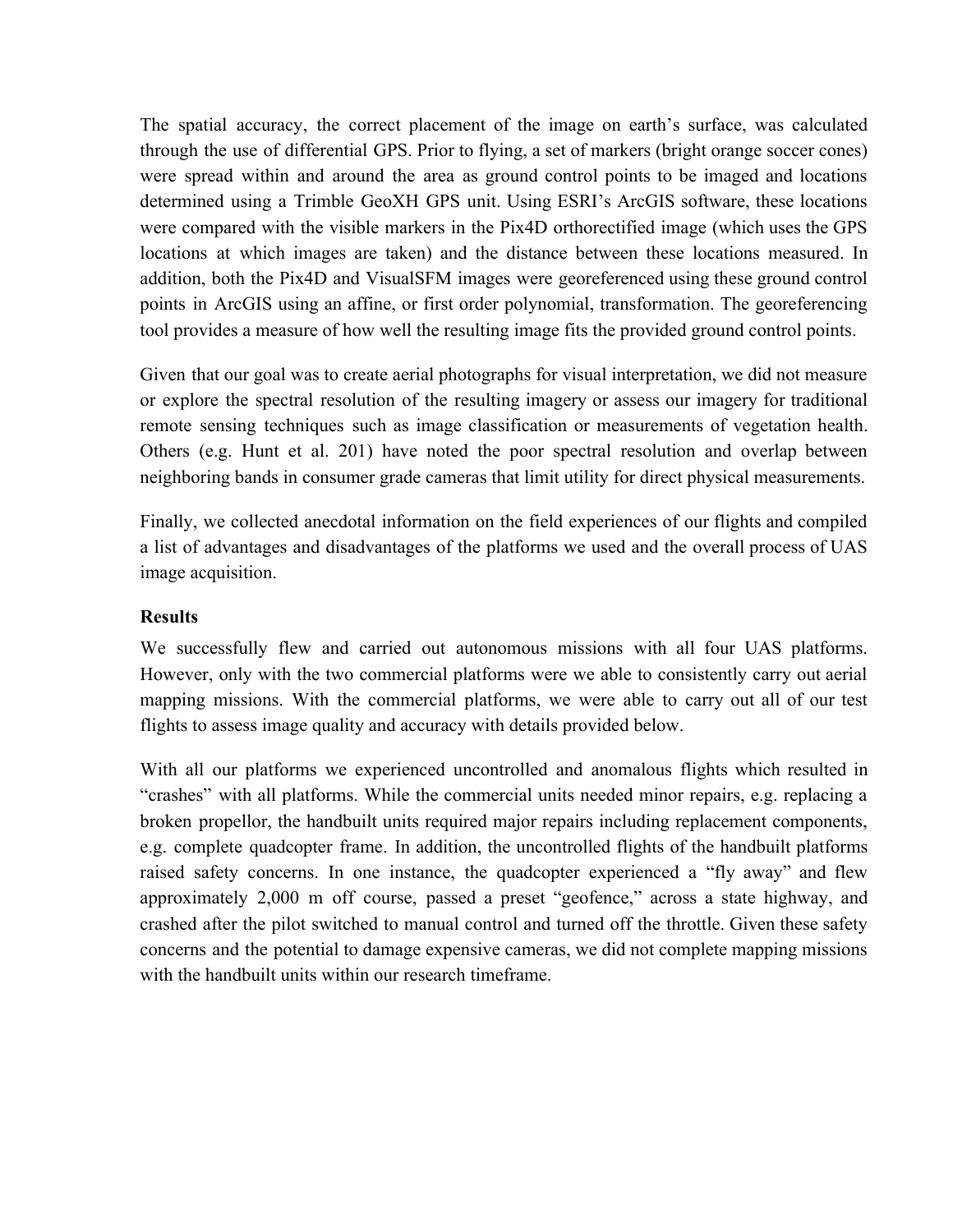

Figure 1. Example imagery of same location with 1.6 cm resolution UAS imagery on left and 46 cm resolution 2012 Wisconsin Regional Orthophotography Consortium (WROC) imagery on right (source WisconsinView).

We were successful in completing missions both with the fixed-wing and multirotor craft. Being fully autonomous, the multirotor proved much simpler to deploy and could be launched from any site requiring only a 1x1 meter space to launch and land. The disadvantage was the mapping area that could be covered. At 80 m altitude, approximately 16 hectares (40 acres) could be mapped per battery. Since the fixed-wing required manual landing, a large landing strip (approx.  $30 \times$ 100m) aligned with the current wind direction and with the opportunities for "go arounds" was necessary. At two out of our three sites, the landowner mowed special landing strips for us to us. The advantage of the fixed-wing was a substantial increase the mapping area with up to 120 hectares (300 acres) per flight.

For a subset of our imagery, we post-processed using both the open source VisualSFM and the commercial Pix4D. While both were successful in generating usable image mosaics, there was substantial differences in the processing procedure and the resulting image quality of each. The open source tools were much more likely to crash, could not handle more than 500 images within a set, and even with substantial match points between overlapping images, often left unprocessed holes in the middle of our study areas. Additionally, the open source tools resampled the source imagery resulting in a resolution one-quarter that of Pix4D, e.g. from 1cm to 4cm. Accordingly, we utilized Pix4D for most of our postprocessing work.

Table 1 shows the result of our image resolution measurements using the commercial Pix4D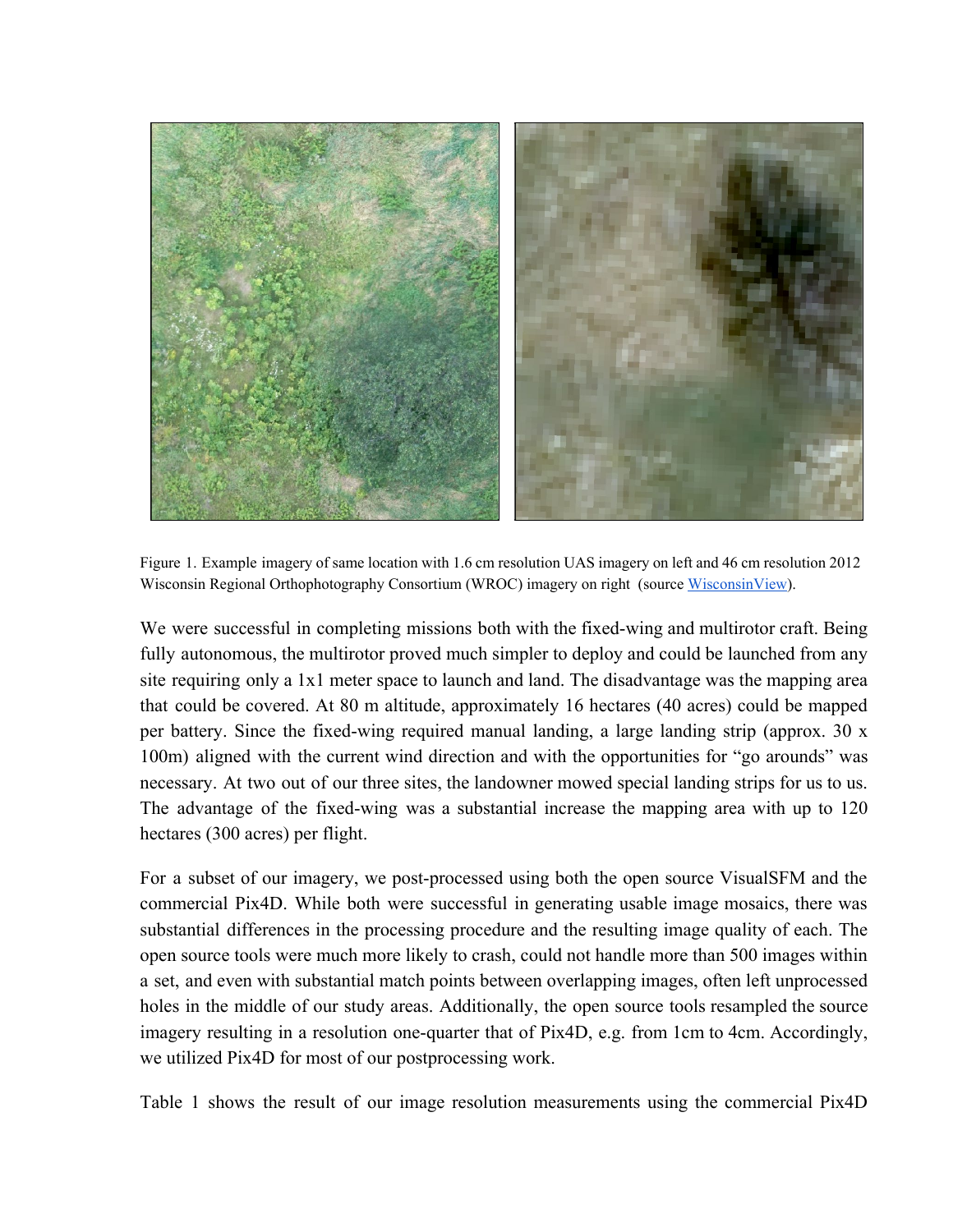package. In general, our average cell resolution as reported by Pix4D was close to the theoretical cell resolution across all altitudes. As for ground resolution distances, a general rule of thumb is that objects of twice the cell size are generally visible – a theoretical ground resolution distance. We found that for lower altitudes, this relationship held for unprocessed images. However, this distance increased within the processed (orthorectified and mosaiced) imagery and with higher altitudes. While the process of merging multiple overlapping images is likely to reduce overall resolution, it is unclear why the increase in altitude led to a loss in resolution.

| Flight<br>altitude | <b>Theoretical</b><br>cell resolution<br>(cm) | Pix4D average<br>cell resolution<br>(c <sub>m</sub> ) | <b>Theoretical</b><br>distance (cm) | <b>Observed</b><br>unprocessed ground<br>ground resolution resolution distance<br>(cm) | <b>Observed Pix4D</b><br>orthorectified ground<br>resolution distance<br>(cm) |
|--------------------|-----------------------------------------------|-------------------------------------------------------|-------------------------------------|----------------------------------------------------------------------------------------|-------------------------------------------------------------------------------|
| 20m                | 0.49                                          | 0.54                                                  | 0.98                                | 1.5                                                                                    | 1.5                                                                           |
| 40 <sub>m</sub>    | 0.98                                          | 0.99                                                  | 1.96                                | 2.0                                                                                    | 3.0                                                                           |
| 60 <sub>m</sub>    | 1.47                                          | 1.53                                                  | 2.94                                | 3.0                                                                                    | 6.0                                                                           |
| 80 <sub>m</sub>    | 1.96                                          | 2.03                                                  | 3.92                                | 5.0                                                                                    | 6.0                                                                           |

Table 1. Theoretical and observed image resolution and ground resolution distance.

Anecdotally, the resolution provided by the imagery from all altitudes provides substantially more information and detail than is visible (approximately by one order of magnitude, 10x) in traditionally available 1 or 2 m resolution imagery available through programs such as the National Agriculture Imagery Program (NAIP). Individual plants and trees are visible, allowing for detailed distribution and extent metrics to be calculated and compared through time. The 20 m and 40 m imagery provide nearly two orders of magnitude (100x) the resolution of traditional aerial photography.

For spatial accuracy, an image with a significant number of ground control points  $(n=13)$  was used to demonstrate the spatial accuracy of UAS imagery. The image was taken with the fixed wing aircraft using the Canon s100 camera with built-in GPS at an 80 m altitude. The measured root-mean-squared (RMS) error between the ground control points in the image and differential GPS was 2.25 m  $(n = 13)$ . After an affine transformation was applied using all 13 points, this RMS error was reduced to 0.46 m. Note that the direction of the ground control errors were not consistent. This means the spatial inaccuracy is not systematic and, therefore, errors are the result of shifts in different directions throughout the image. Any attempt to increase accuracy beyond the 0.46 m would require a higher-order transformation, i.e. "rubber sheeting," with substantially more ground control points. These inaccuracies, particularly in the image without the affined transformation applied, raise concerns about the use of UAS repeat photography to compare patterns and distributions through time. The 2.25 m error is 110 times larger than the average cell resolution for this altitude. Any fine-scale mapping and change detection of vegetation extents or patterns would have to account for such spatial inaccuracies.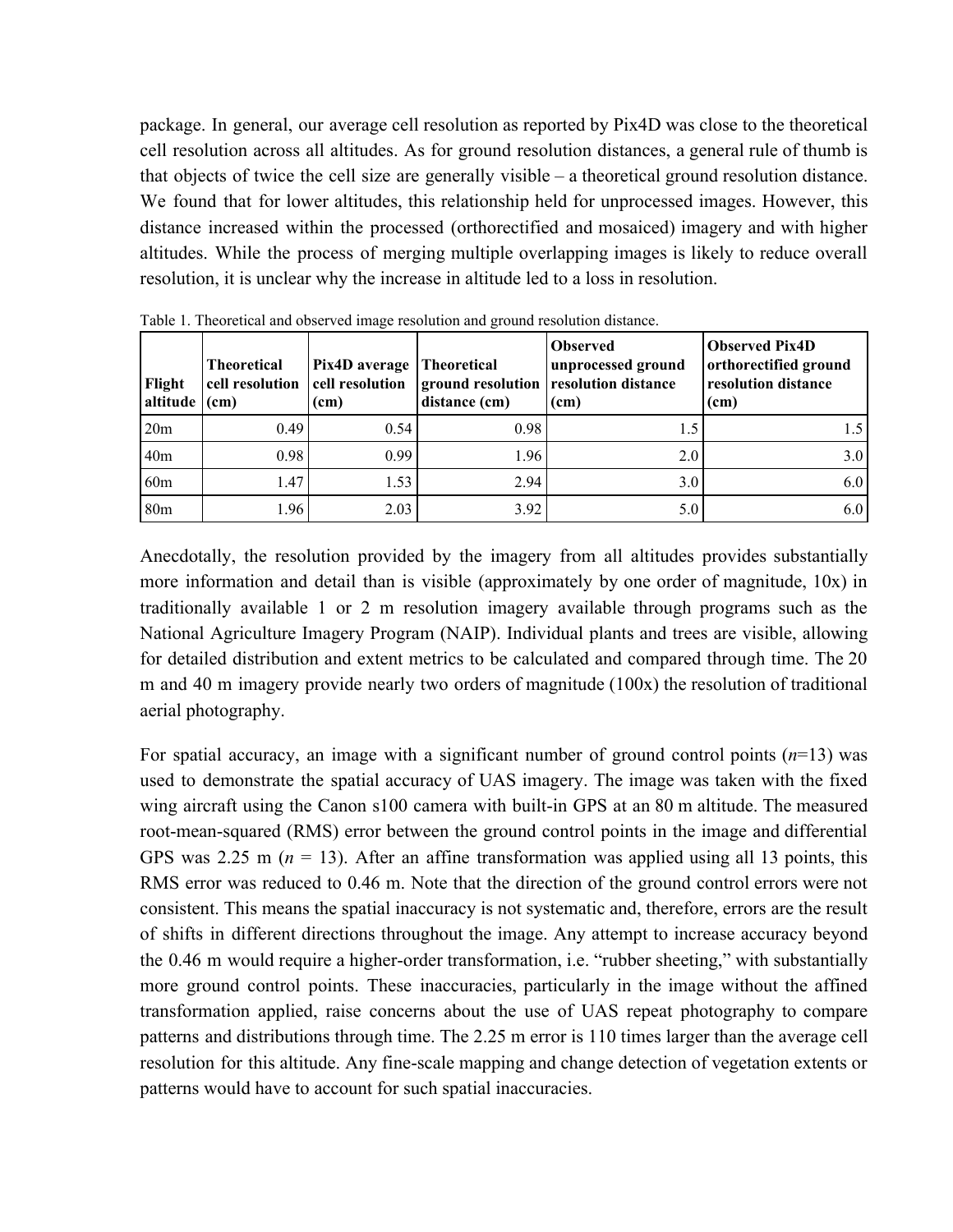Other anecdotal observations from our UAS mapping include suggested field procedures and safety, the vagaries of weather, the limited mapping area, and the challenges of building a UAS from scratch. First of all, safety did not emerge as a significant issue with our UAS field experiences. In general, we followed the Academy of Model Aeronautics' Aircraft Safety Code (AMA 2014) and guidelines for autopilot system (AMA 2013). We also established standard procedures for preflight preparations, e.g. charging batteries, and preflight checklists, e.g. control surface tests. One site was within 5 miles of a local airfield, and we contacted both commercial operators at the airport well before conducting flights. Additionally, we did have two occasions when a small aircraft entered the area in which we were mapping. On both occasions, while there was a substantial difference in the altitude of our craft and the occupied aircraft, we still quickly shifted to manual override and lowered the plane to nearly ground level. The most significant safety concern we encountered was the safe charging and storage of the lithium phosphate batteries used in small UAS. They can self ignite if damaged in a crash, are overcharged, or are undercharged. Most UAS batteries do not contain the over- and under-charge protection circuitry common on other consumer grade electronics. While encountering no fires, we damaged and retired three batteries during the year-long course of this grant.

Second, while theoretically one could sample a study area at a fixed interval for change detection, e.g. once per week, the weather does not always cooperate. Ideally, all images in a sequence would be taken at a fixed interval, at the same time of day (or same sun angle), and with little to no cloud cover or haze. In addition, the wind during this time frame needs to be 15 mph or less. In reviewing this last summer's weather, we found that only 7 days from May 1 to August 31 that met this criteria. 2

Third, we found that the area we wanted to map was constrained both by the area that can be mapped on a given set of flight batteries and within the FAA requirement of keeping the aircraft in sight at all times. With the fixed-wing craft, we were able to consistently map around 120 hectares (300 acres) per flight, while with the quadcopter, we could only map 16 hectares (40 acres) per flight. Of our three study sites, none could be mapped in a single flight. All required multiple flights, which dramatically increased time in field and often resulted in setup errors or changing weather conditions. Additionally, some portion of each study area required moving to a new location to enable observation of the craft in that portion of the site and, in one study location, one portion of the site was unreachable due to insufficient observation points.

Finally, we found that building a UAS from scratch meant spending a considerable amount of time on the technology itself, rather than using it for mapping. To build an effective UAS, one needs to understand flight dynamics, propellor and motor options, connection various microcontroller devices and the electronic limitations and requirements of each, and the ability to

<sup>2</sup> Based on Madison, WI raw METAR data within this time period.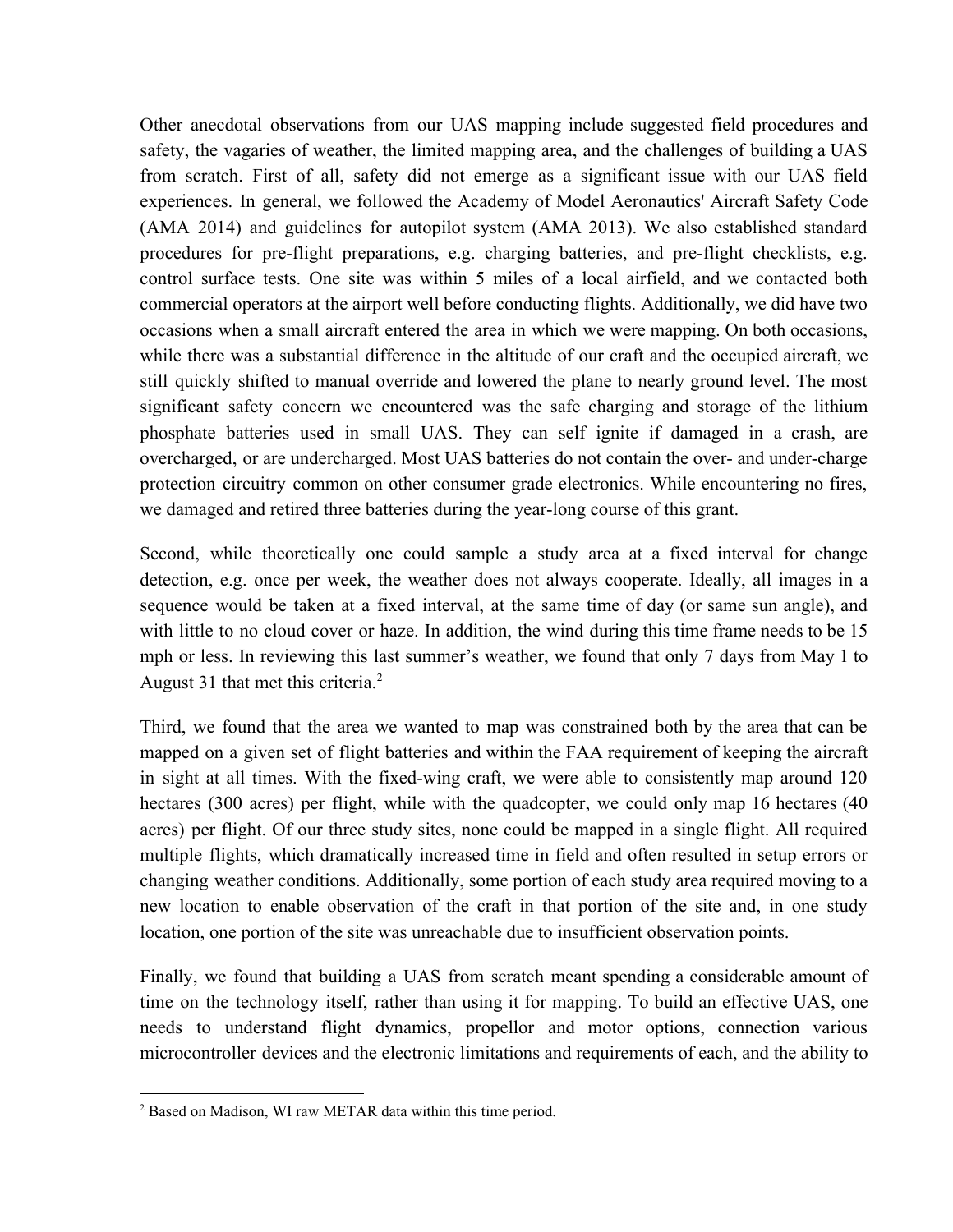troubleshoot when the inevitable issue emerges. The cost-effectiveness of scratch building a UAS is mitigated once one has purchased additional parts for fixing mishaps and in calculating the value in one's time in learning the technology and building a unit. Unless a research project required customized UAS functionality, e.g. RFID readers or collision avoidance systems, the off-the-shelf commercial units were much more cost-effective for collecting usable imagery.

### **Conclusions**

Given the goal of producing high resolution and spatially accurate aerial photography from low-cost UAS "drones," this research project was successful in creating photography and measuring its general characteristics. This background research in UAS technology will better allow other researchers to design studies based on UAS technology and assess the utility of UAS technology to address their specific research questions. In general, aerial mapping with UAS allows for at least an order of magnitude (and nearly two) increase in the resolution of aerial photography available for natural resource applications. Given the additional researcher control over when and where imagery is taken, UAS mapping represents a new, potent, lowcost tool for assessing natural resource patterns and changes. Given our experience with both commercial and built-from-scratch UAS, we recommend commercial units for most mapping applications.

The technology, though, has important caveats for adoption by a potential researcher. The technology requires a substantial time commitment to become properly trained and gain an understanding of effective mapping and safety procedures. Additionally, depending on the study region, weather may prove a confounding factor and limit repeat photography for change detection. Finally, the spatial accuracy of imagery is relatively low if not combined with expensive differential GPS equipment.

#### **Acknowledgements**

In addition to WSGC, I would like to thank all of the Advanced GIS students, Aaron King and Tyler Tomaszewski in particular, who helped with the building and testing of our UAS program.

# **References**

- Academy of Model Aeronautics (AMA). 2013. *Radio Controlled Model Aircraft Operation Utilizing Failsafe, Stabilization and Autopilot Systems (AMA Document #560)*. Available at http://www.modelaircraft.org/files/560.pdf (accessed May 15, 2014).
- Academy of Model Aeronautics (AMA). 2014. *AMA National Model Aircraft Safety Code.* Available at https://www.modelaircraft.org/files/105.pdf (accessed May 15, 2014).
- Campbell, J. 2002. *Introduction to Remote Sensing*. 3rd ed. New York, NY: CRC Press. pp. 654.

Hirokawa, R., Kubo, D., Suzuki, S., Meguro, J., and Suzuki, T. 2007. "A Small UAV for